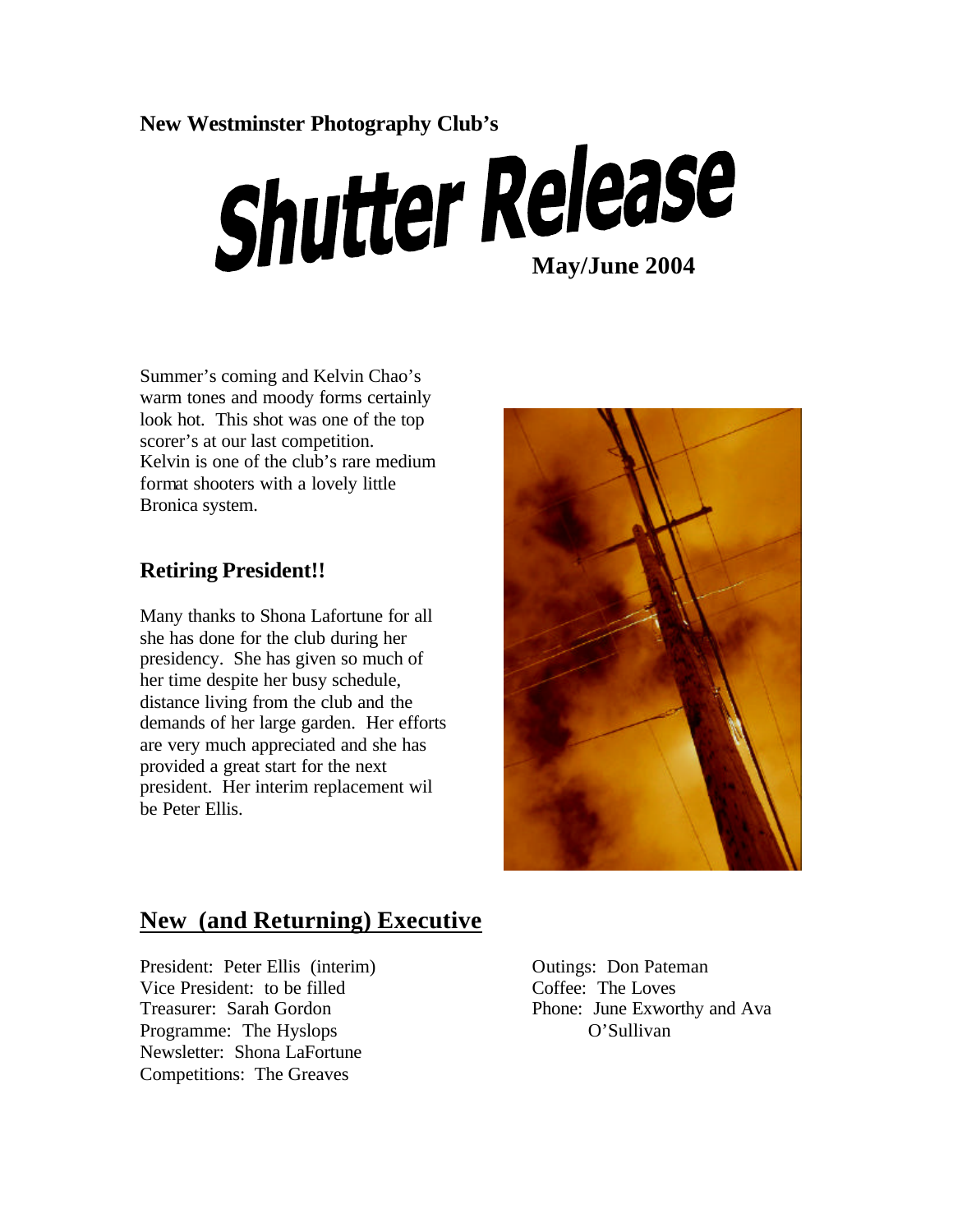## *From the Pres* **(Outgoing)**

It was an interesting year to look back on. We enjoyed our programs, tried some new things and gained and lost some members.

Special thanks to all the people who contributed to our success this year – your efforts do not go unappreciated.

Thanks also to those who stepped forward to take on jobs for this coming year. Peter has been volunteered to act as President. Our Vice-President position is vacant and we do need someone to back up the President and consider moving into the Presidency the year following….? Don Pateman will take over outings. Several people will continue in their current positions: Sarah as Treasurer (we know our funds are in good hands), the Greaves will handle club and CAPA competitions, Hyslops will set up our program, and Agnia and David Love will continue as refreshments coordinators. Ava and June will be the phone committee. We will drop the e-mail notification position. I will give newsletter a try and we will see about filling the webmaster position and getting our site updated.

If I have one wish as outgoing President it is that we enjoy lots of participation next year, in our competitions, assignments, outings and inter-club activities. We all have busy lives, but we all love photography too, and the club provides us perfect opportunities to learn and grow in photography, and develop some friendships too. See you in the fall.

#### **2004/2005 Assignments**

Through the summer, look for the following themes:

Our assigned subject for the summer is "The working Fraser River". There's always lots of activity on the huge river that none of us are too far from. Bring some slides or prints (6 or 10) to the first or second meeting (TBA).

The two CAPA themes are "People without faces" (fall 2004) and "Cooking and/or Eating Utensils" (Jan 2005). Lots of opportunity for creative studies there!

The club's two assignments are "curves" and "the colour yellow".

One slide of each theme will be due with the club assignment, and two or three may be entered for selection for the CAPA assignment.

## **Competition Selections**

This year we tried selecting CAPA and North Shore Challenge entries outside of the club, but at the AGM the members expressed a clear preference for making those selections during club meetings. This gives everyone the opportunity to view the entries and help in the selection process. We will allow time for these selections in our program.

Remember, we participate in three CAPA rounds of open and nature, and 2 theme. The North Shore Challenge requires slides, and the Delta Print Challenge, BC Print Challenge and Crescent Beach Black and White Invitational are for prints.

Thanks for being a part of the club, **Shona**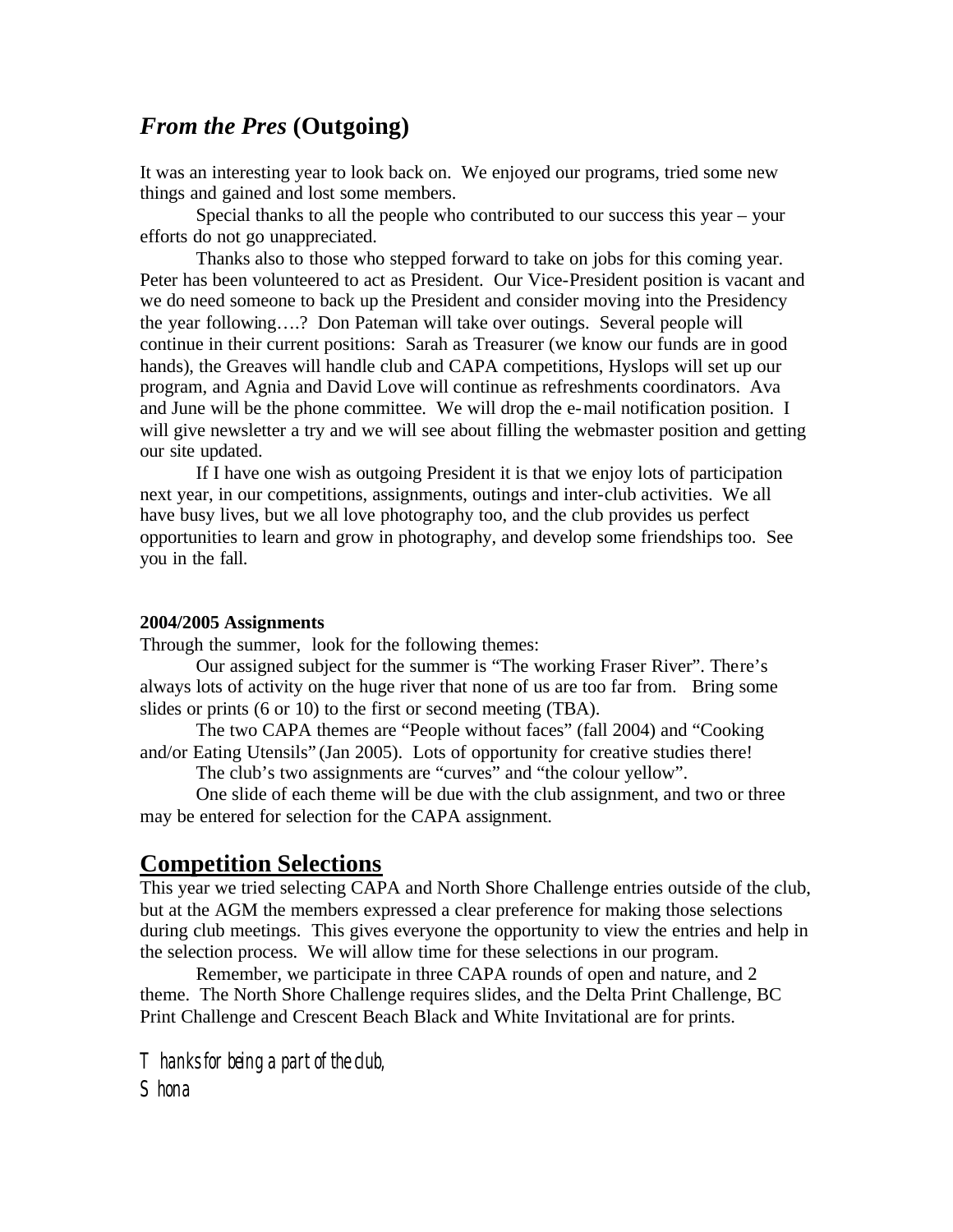### Year End Competition Results

#### **Club Slide:**

#### **Open**

| 1 <sup>st</sup> : Shona LaFortune | $116$ pts |
|-----------------------------------|-----------|
| $2nd$ : Peter Ellis               | $115$ pts |
| $3rd$ : Joan Greaves              | $112$ pts |

#### **Nature**

| 1 <sup>st</sup> : Kelvin Chao     | 24 pts |
|-----------------------------------|--------|
| 2 <sup>nd</sup> : Marjorie Mowers | 23 pts |
| $3rd$ ; June Exworthy             | 22 pts |

#### **Assigned Subject**

| $1st$ : Peter Ellis            | 58 pts |
|--------------------------------|--------|
| $2nd$ : June Exworthy          | 57 pts |
| Ava O'Sullivan                 | 57 pts |
| 3 <sup>rd</sup> : Joan Greaves | 50 pts |

#### **Club Print :**

| 1 <sup>st</sup> : Graeme Haberfield | 33 pts |
|-------------------------------------|--------|
| $2nd$ : Jeremy Pawluk               | 32 pts |
| 3 <sup>rd</sup> : Peter Ellis       | 30 pts |
| June Exworthy                       | 30 pts |
| <b>Joan Greaves</b>                 | 30 pts |
| Vivian Harbord                      | 30 pts |
| Ava O'Sullivan                      | 30 pts |
|                                     |        |

#### **CAPA Competition:**

#### **Theme**

| 1 <sup>st</sup> : Peter Ellis  | 46 pts |
|--------------------------------|--------|
| 2 <sup>nd</sup> : Steve Grover | 40 pts |
| $3^{rd}$ : June Exworthy       | 38 pts |

#### **Cumulative Standing 6/25**

#### **Nature**

| $1st$ : June Exworthy             | $90$ pts |
|-----------------------------------|----------|
| 2 <sup>nd</sup> : Shona LaFortune | 56 pts   |
| $3rd$ : Peter Ellis               | 48 pts   |

#### **Cumulative Standing 26/28**

#### **Pictorial**

| 1 <sup>st</sup> : Steve Grover    | 56 pts |
|-----------------------------------|--------|
| 2 <sup>nd</sup> : Shona LaFortune | 55 pts |
| 3 <sup>rd</sup> : June Exworthy   | 54 pts |

**Cumulative Standing 16/34**

**Many thanks to Fred and Joan for their continued excellence in compiling the competition results.**